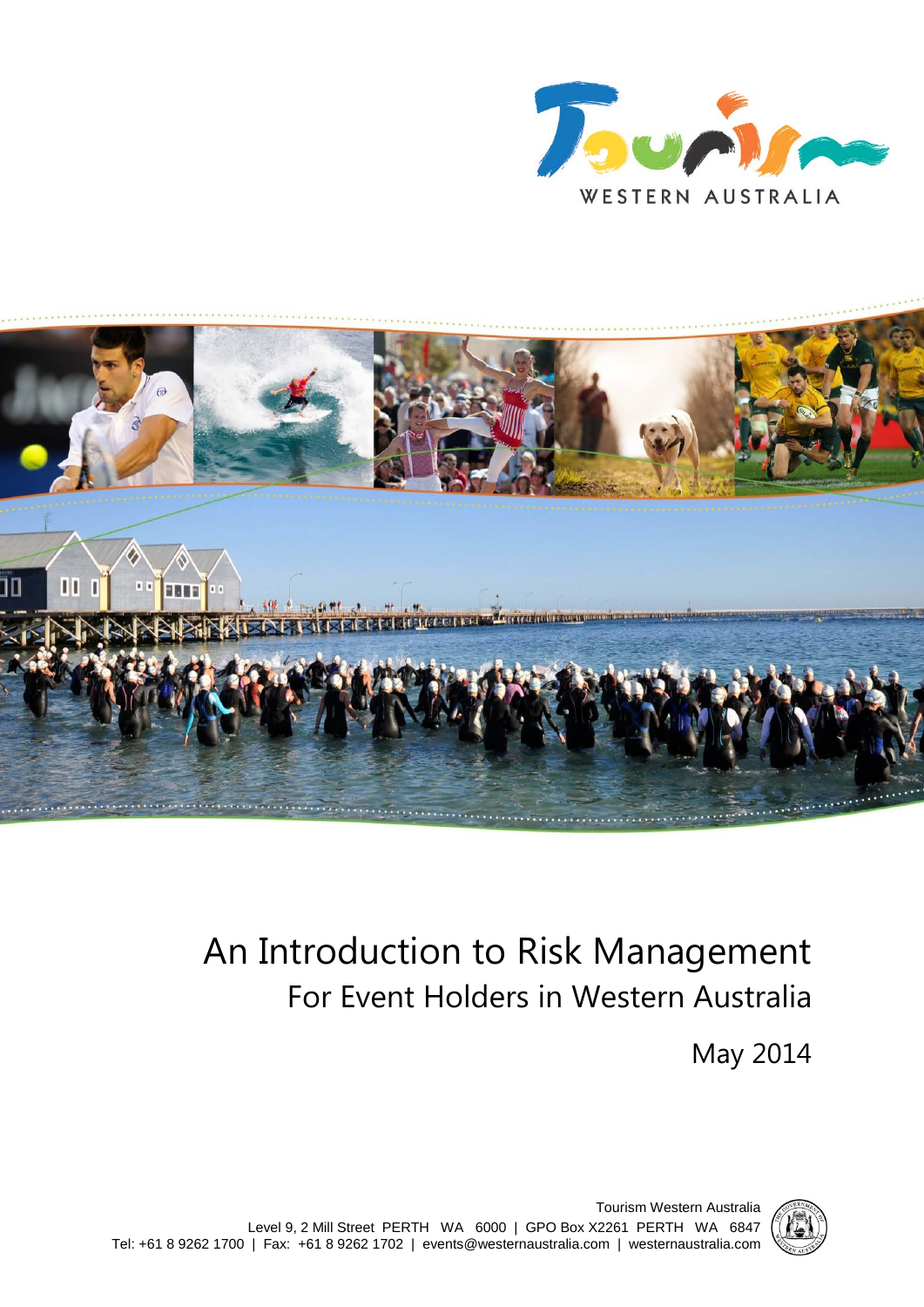All printed copies are uncontrolled

Tourism Western Australia May 2014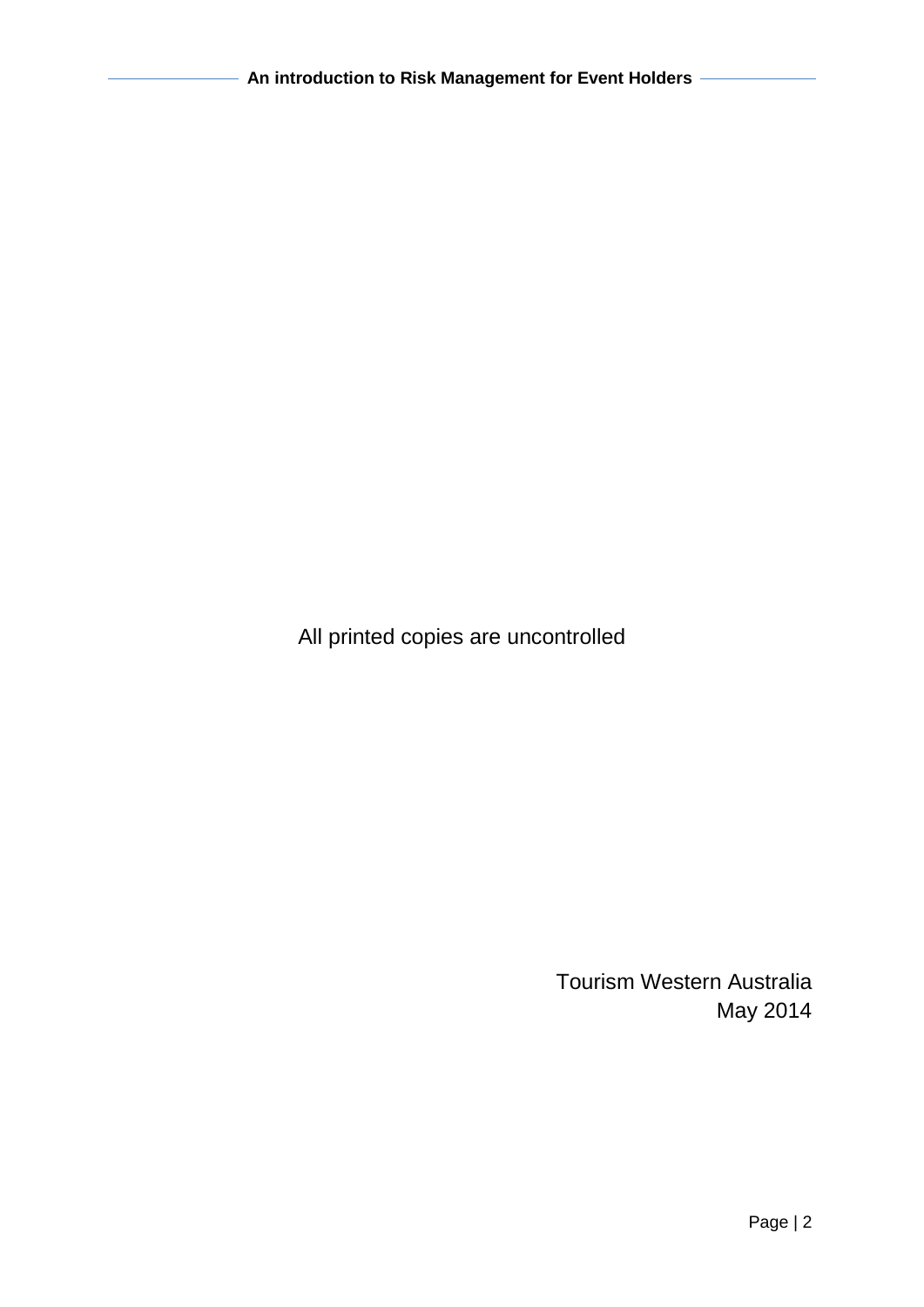## **Contents**

| STEP <sub>1</sub> |  |  |  |  |  |
|-------------------|--|--|--|--|--|
| STEP <sub>2</sub> |  |  |  |  |  |
| STEP <sub>3</sub> |  |  |  |  |  |
| STEP <sub>4</sub> |  |  |  |  |  |
| STEP <sub>5</sub> |  |  |  |  |  |
|                   |  |  |  |  |  |
|                   |  |  |  |  |  |
|                   |  |  |  |  |  |
|                   |  |  |  |  |  |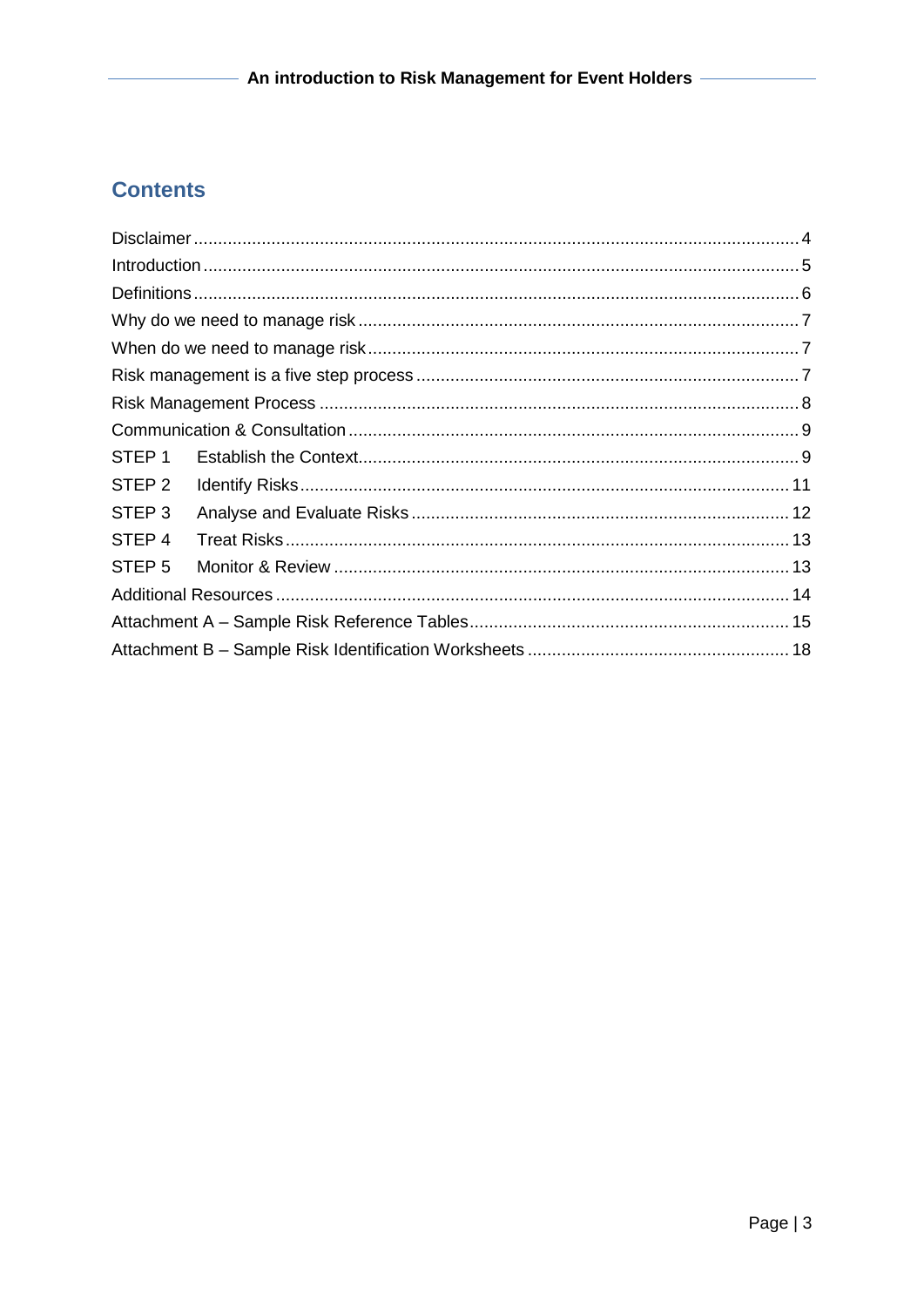#### <span id="page-3-0"></span>**Disclaimer**

*The Western Australian Tourism Commission ("Tourism WA") has prepared and compiled this publication in good faith and by way of general assistance to actual or potential event holders, and others. This publication is a general guide only and the content must be independently verified and tested by the reader to ascertain whether it suits or is helpful to or in respect of the reader, the reader's particular circumstances and the proposed event. Neither Tourism WA nor the State of Western Australia ("State") nor any officer, employee or contractor of either Tourism WA or the State shall be liable, in negligence or howsoever, for any loss, damage, injury or liability incurred or sustained by anyone reading or relying upon any aspect of this publication or its content which is or is held to be inaccurate, unreliable, incomplete, misleading, deceptive or otherwise deficient. In the preceding provisions of this disclaimer, "content" includes expressed or implied, and actual or alleged, facts, information, advice, statements, projections, representations and opinions.*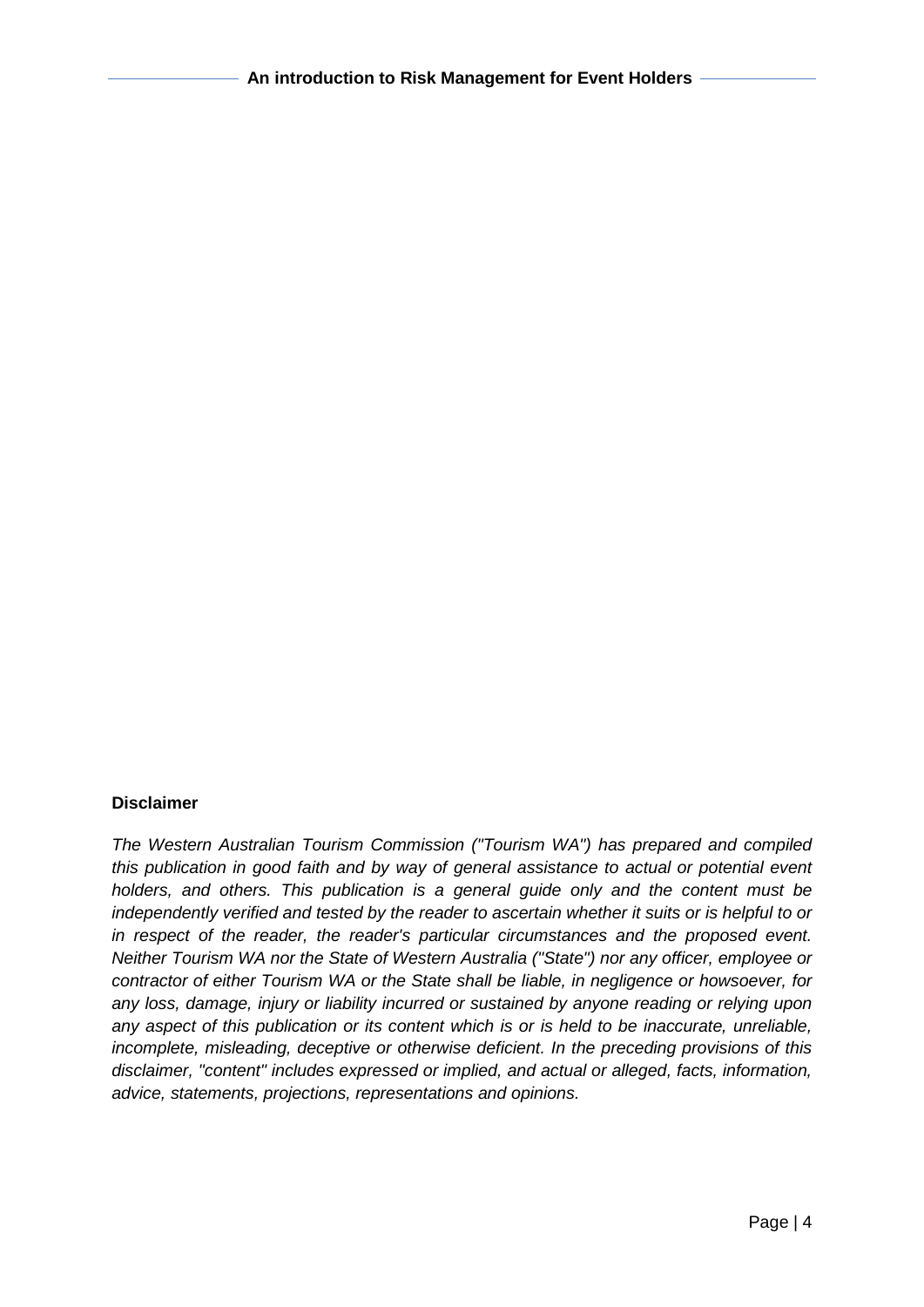### <span id="page-4-0"></span>**Introduction**

Risk Management is about being aware of what may happen when planning and delivering an event. It is concerned with taking steps to limit the chances of negative impacts occurring or deciding to accept that something may occur and being prepared for the consequences. It is also concerned with maximising the opportunities associated with an event, and ensuring it is as successful and safe as possible.

Obviously, risk management is not necessarily something new. Individuals undertake risk management every day. Putting away the hose after watering the garden to avoid tripping over, or putting on a seatbelt whilst travelling by car are both examples of sensible risk management.

The emphasis is on event holders to undertake a structured approach to risk management so that they can make good decisions and demonstrate to others that they have a transparent process which shows how they reached those decisions. Those decisions will often relate to whether or not certain risks will be accepted. Risk management also gives event holders a systematic approach to identify and manage key risk exposures so that they can direct their resources towards the area where they will be most effective. No organisation has infinite resources, so being able to prioritise can be very useful in successful event planning and delivery.

This resource aims to provide practical guidance to event holders to assist with managing risks associated with their events.

The resource was primarily developed to support event holders that are successful in receiving event funding through the Regional Events Scheme. However, the content is applicable to any event holder and aligns with the Australian New Zealand Standard: Risk Management – Principles and Guidelines (AS/NZS ISO 3100:2009).\*

This resource should also be read in conjunction with the publication: *Resource for Events in Western Australia to assist in safe and efficient event planning and conduct October 2012*, available from Tourism WA's website *[www.tourism.wa.gov.au](http://www.tourism.wa.gov.au/)*

\*Copies of this Standard are available from Standard Australia's website *[www.standards.org.au](http://www.standards.org.au/)*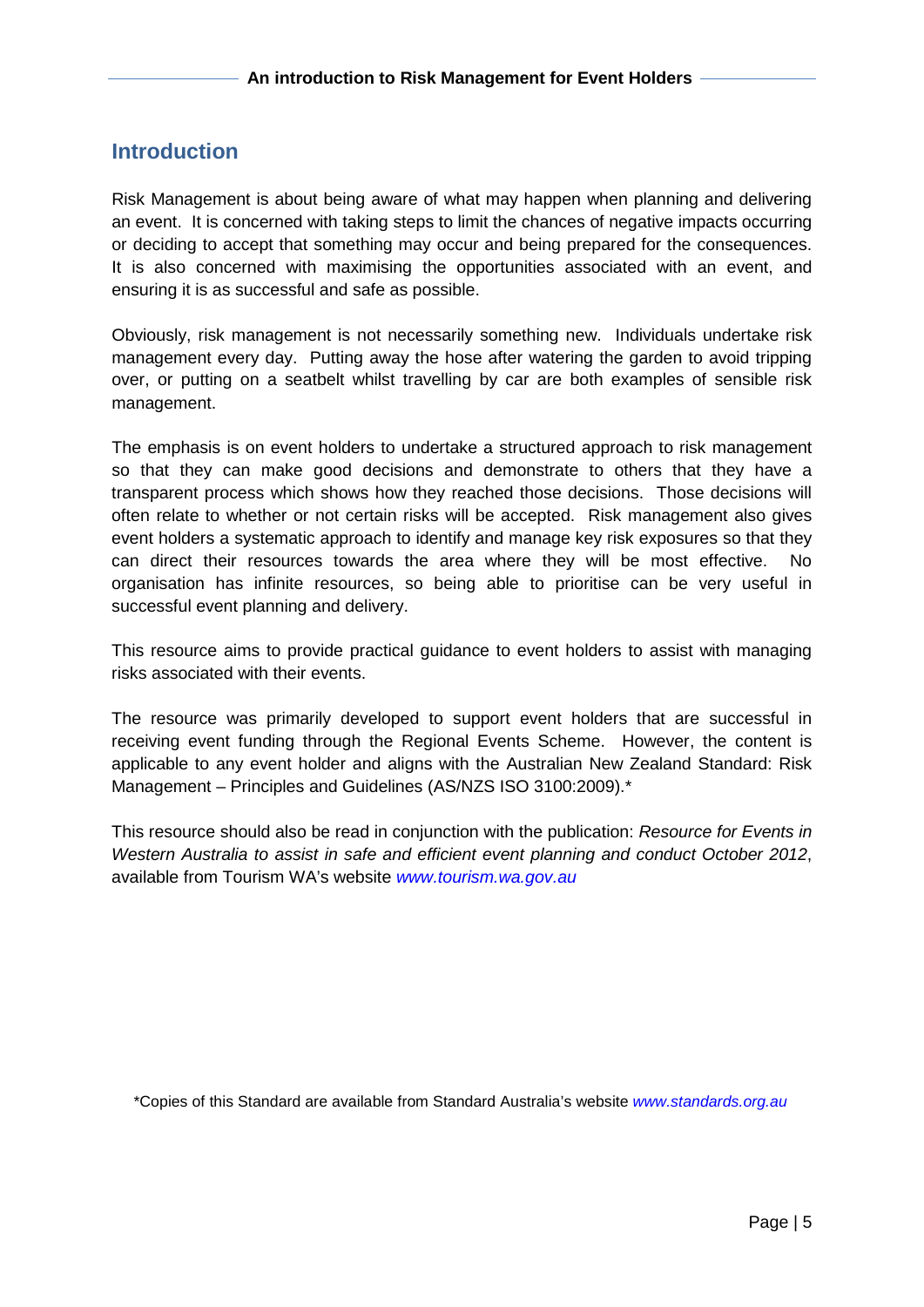### <span id="page-5-0"></span>**Definitions**

#### **What is risk management**

In this context, it is the practice of systematically identifying, understanding and managing the risks encountered in the conceptualisation, planning, implementation and operation of events.

#### **What is risk**

The impact uncertainty has on an event. It is measured in terms of likelihood and consequences (for example, the likelihood that an incident/accident might happen and prevent an event holder from successfully completing what it is they are setting out to do).

#### **What is risk transfer**

Shifting responsibility or burden for loss to another party through legislation, contract, insurance or other means.

#### **What are risk reference tables**

Risk Reference Tables are developed for the purpose of establishing guidance as to how risks are to be evaluated, assessed, measured, accepted and monitored. Commonly there are five tables used:

- Table 1 Existing Controls Rating Table
- Table 2 Consequence Table (Qualitative Measures of Consequence)
- Table 3 Likelihood Table (Qualitative Measures of Likelihood)

Table 4 – Risk Assessment Criteria Table

Table 5 – Risk Acceptance Criteria Table

*For a sample of these types of tables refer to Attachment A – Sample Risk Reference Tables*

#### **What is a risk register**

A tool used to record information derived from performing a risk management process.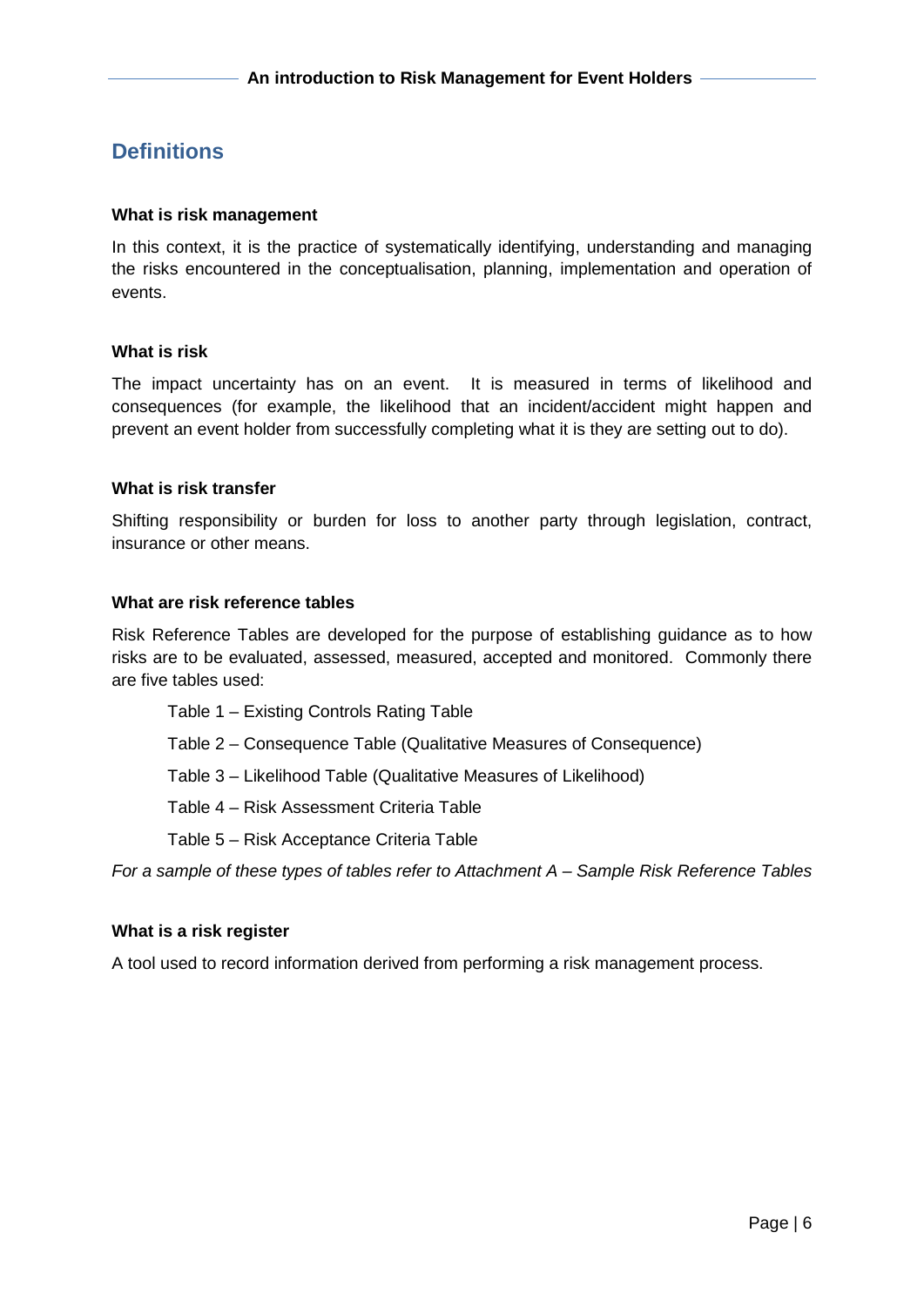### <span id="page-6-0"></span>**Why do we need to manage risk**

It is simply good management practice. It also provides structure and form to the decision making processes.

Some good reasons to manage risks include:

- Helps with event planning.
- Reducing unexpected and costly surprises.
- More effective and efficient allocation of resources.
- Better results from event management.
- Assists to clearly define insurance needs, and obtain insurance cover.
- Better information for decision-making.
- Compliance with regulatory requirements.
- Assists in preparation for auditing.
- Lessening risk encourages more people to participate in the event.
- Balancing opportunity and risk.

### <span id="page-6-1"></span>**When do we need to manage risk**

Risk Management is a way of looking at an event and considering what can stop the organiser from achieving what they want to achieve. Therefore, risk management is an on-going process that can be applied to all aspects of an event. Event holders should carry out a risk assessment for any new event, but it is also a continuous process that is designed to help them prioritise where to dedicate resources and funds, which means the assessment should be revisited every time you hold an event and always have it 'front of mind'.

### <span id="page-6-2"></span>**Risk management is a five step process**

- **STEP 1** Establish the context
- **STEP 2** Identify risks.
- **STEP 3** Analyse and evaluate risks.
- **STEP 4** Treat risks.
- **STEP 5** Ongoing monitoring and review.

#### *Important*

Throughout each step it is essential that there is consultation and communication with everyone involved in the event including (internal and external stakeholders).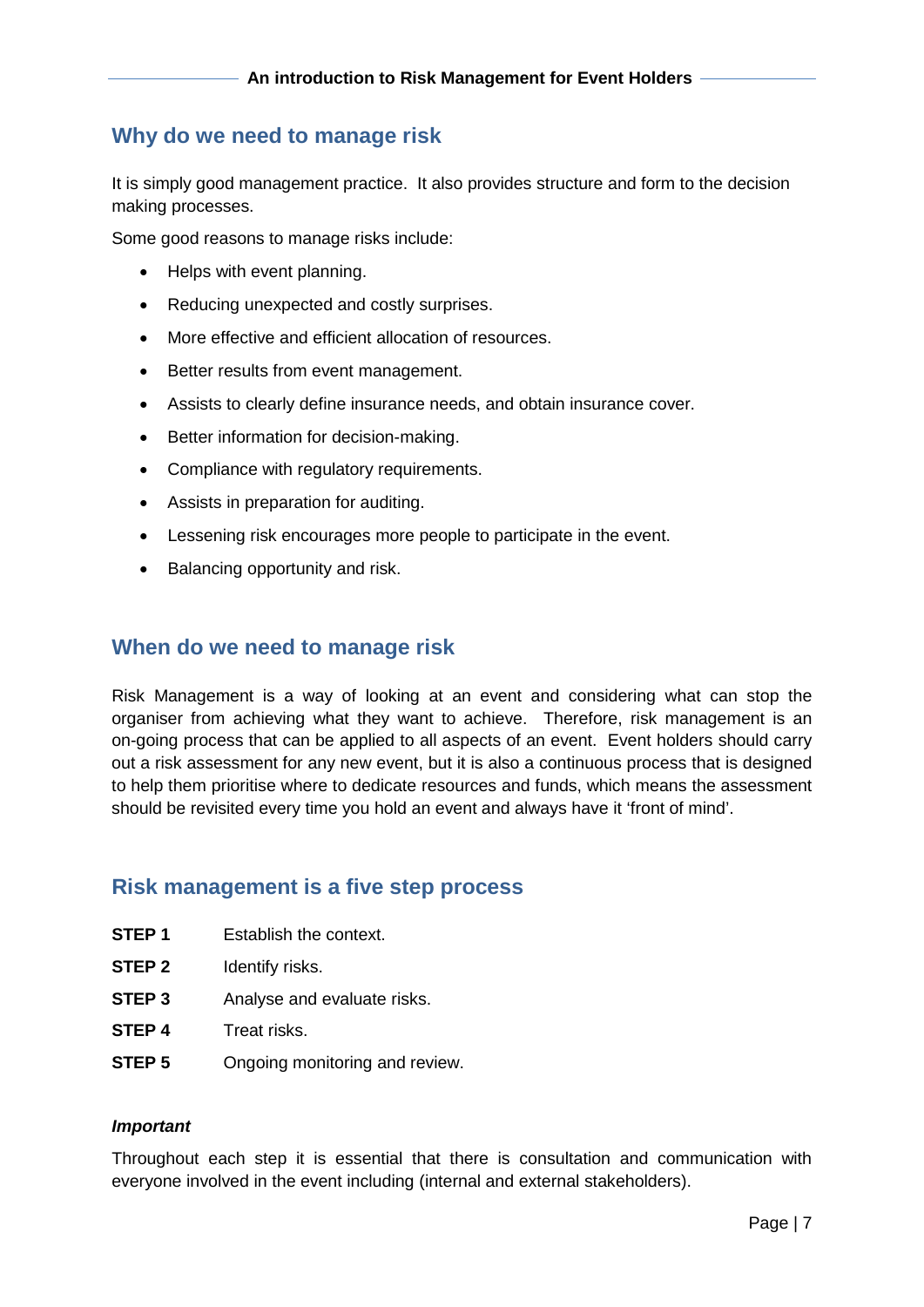### <span id="page-7-0"></span>**Risk Management Process**

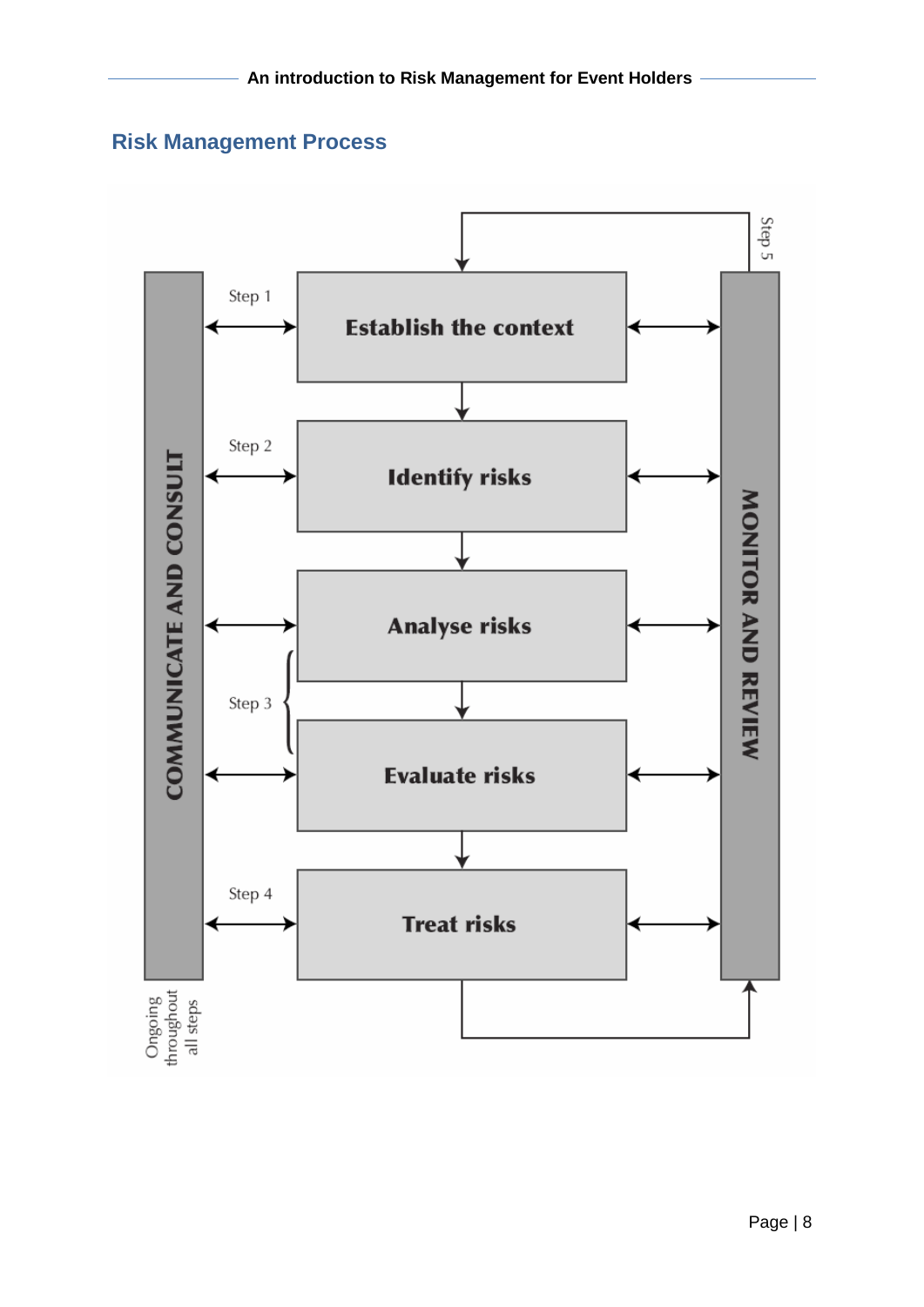### <span id="page-8-0"></span>**Communication & Consultation**

Communication and consultation are essential to the overall risk management process.

The effectiveness of an event holders' risk management process depends upon, amongst other things, involving the right people at the right time and ensuring they understand, are involved in, and contribute to the process.

Each step of the risk management process relies on communication and consultation to achieve its purpose. For instance in:

- Setting the context consultation with internal and external stakeholders is essential to reach a thorough understanding of the operating environment and to define the purpose and scope of the exercise.
- Risk identification a diversity of input can prevent important risks being overlooked and ensure that risks are accurately described.
- Risk assessment communication and consultation allows all perspectives to be considered in arriving at a realistic level of risk.
- Risk treatment is more effective because treatment plans are better understood.
- Monitor and review depends upon effective communication to ensure risk information is in use and current.

Communication and consultation does not mean asking everybody their opinion about everything. When planning consider the following in relation to communication and consultation requirements:

- Objectives what are the aims of involving different people in the process?
- Participants who are the appropriate parties to be involved at each step of the process?
- Perspectives what particular contribution or view point is anticipated and required from each participant?
- Methods how will consultation take place? It may not always be practical to get all the parties together in one place.

### <span id="page-8-1"></span>**STEP 1 Establish the Context**

Effectively identify risks will include taking into account the event objectives and event holder capabilities as well as factors external to the organisation or event.

### **1.** *Overview*

Be clear on:

- The scope and objectives of the risk management planning in relation to the event.
- Answering the 'who', 'what', 'when', 'how' and 'with what' questions?
	- o Who is going to be involved?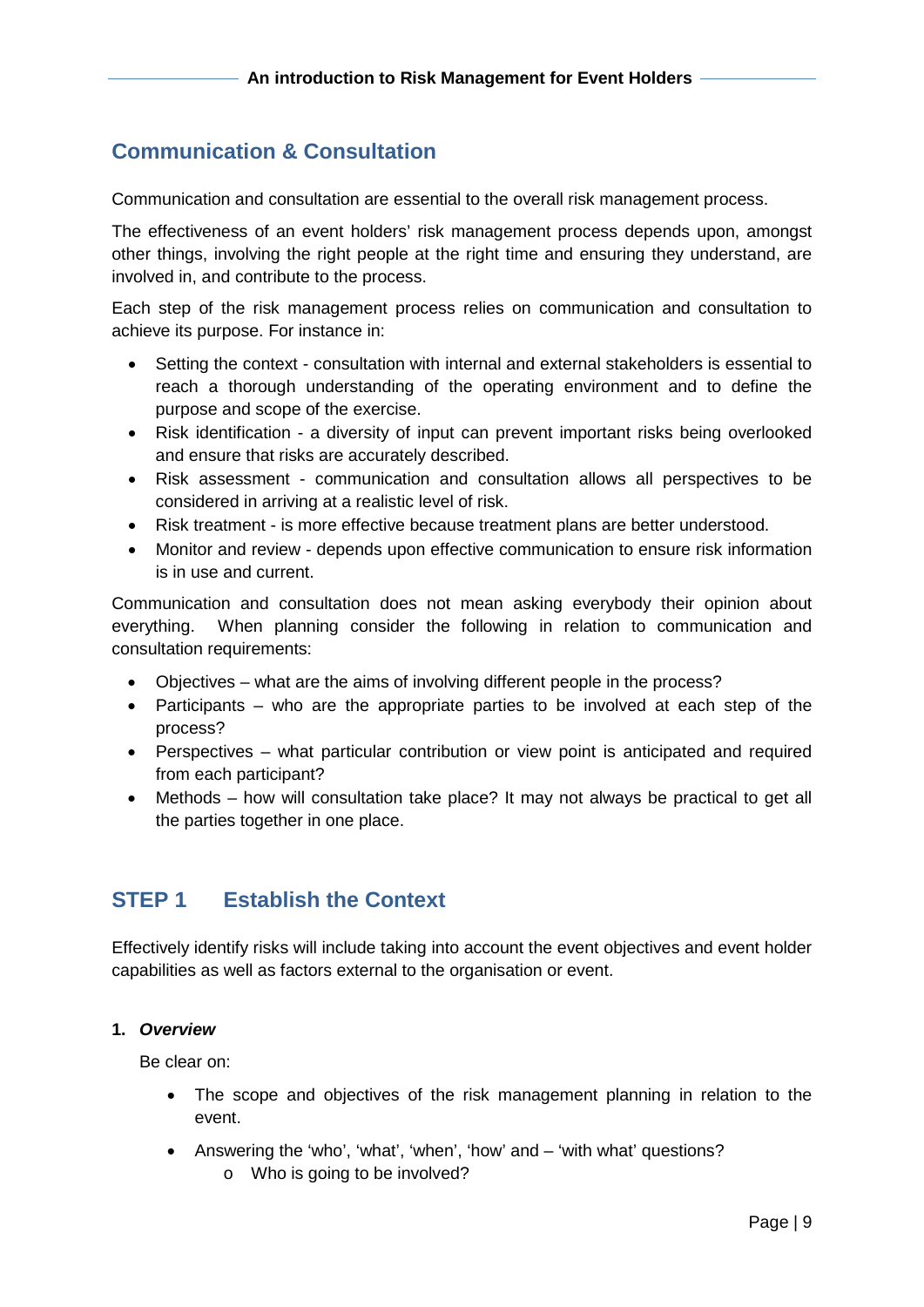### **An introduction to Risk Management for Event Holders**

- o What are they actually going to be doing?
- o When are they going to be doing it?
- o How are they going to do it?
- o With what resources will they undertake this?

### *2. Develop Risk Criteria*

- Develop risk criteria decide the criteria against which risks are to be evaluated. Important criteria that should be considered include:
	- o the kinds of consequences that will be considered
	- o how likelihood will be defined
	- $\circ$  how it is determined whether the risk level is such that further treatment activities are required.

*Note: A set of sample risk reference tables (i.e. risk criteria) have been provided at Attachment A. These tables are examples only and event holders will need to develop their own, relevant to the event. Remember, it is not possible to understand a risk assessment without documenting the risk reference tables that have been used.*

#### *3. Risk Assessment (specific issues)*

Establish the boundaries for each specific risk assessment.

- Define the event for which risks are to be identified
	- o define functions or activities; or
	- o project stages; or event stages.
- Will there be more than one assessment undertaken, and how often will it be reviewed?

*Note: Key activities can be categorised into three levels with associated risk:*

*Strategic - Risks associated with the high-level longer-term goals, objectives or strategies of the organisation, business or association. For example, the desire to grow the event and its reputation over future years.*

*Operational - Risks associated with the day-to-day functions of event planning and delivery, safety and security, marketing and promotion, and financial management.*

*Project/Event - Those risks associated with the specific event including all phases of the event (i.e. concept, planning, implementation, and event operation).*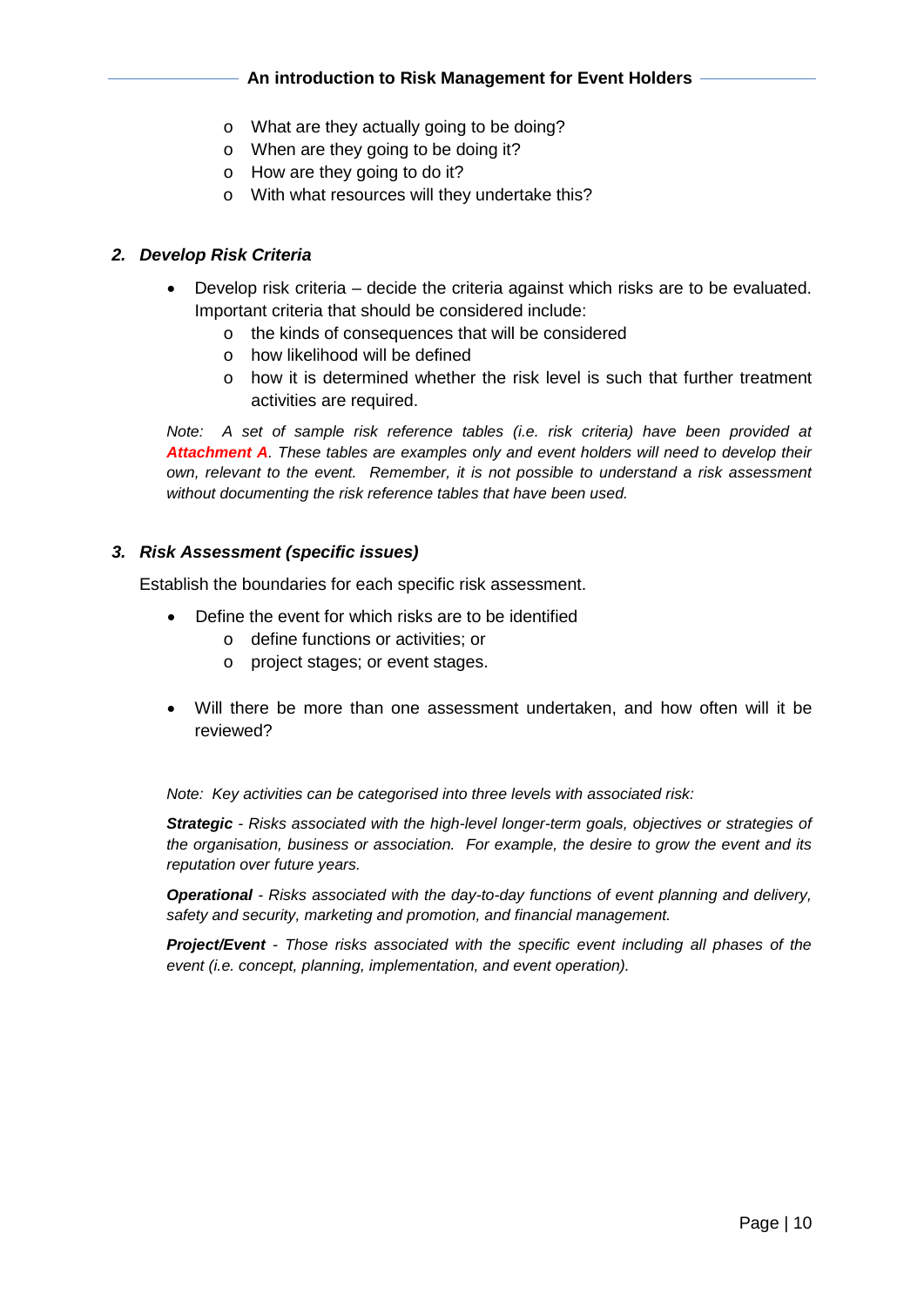### <span id="page-10-0"></span>**STEP 2 Identify Risks**

The purpose of this step is to identify what could go wrong and what could happen to prevent the event from being successful or doing what was originally set out to do. Before you do this, it is important that you determine the 'critical success factors' for your event. Critical success factors are the elements that you need to get right in relation to the event (e.g. safe handling & serving of food/beverages, safe equipment use…etc.). If you establish what it is that is critical you get right, it will be far easier to articulate the risk (e.g. Failure to ensure safe handling and serving of food/beverages, failure to ensure safe equipment use…etc) and you will keep your event risk assessment at the right level. Once you have established the critical success factors and likely risks, consider the following:

#### **Methods**

- **Experience and records:** Start by reviewing internal and industry records for the types of incidents that have happened in the past (this is only an indicator as not all future risk incidents have previously happened).
- **Brainstorming:** Get together with those who know the event well to find out what the business relies upon and the things that  $can - and do - go wrong$ .
- **Analysis:** Analyse internal systems and processes to identify critical points. For example, when will event volunteers be briefed, it may be a critical point in the process and the last opportunity to ensure they have the relevant information. Equally, the organiser may be engaging other services for the event and will need to ensure that the provider is able to demonstrate adequate insurance cover prior to any contract being signed off.
- **Personal feedback:** Look up any reports or reviews that might identify things that could affect the ability of the event to succeed. The advent of social media means that many successful and less than successful events have running commentary available relating to how well those events were managed. More broadly, using the internet can help identify how well similar international, national and state events have been run and put organisers in contact with event managers who can provide personal feedback.
- **Audit and other recommendations:** Look for findings (e.g. of financial audits or post event evaluations) as they may also identify things that could affect the ability of the event to succeed.

#### *Key Questions*

- **What can happen?** List risks, incidents or accidents that might happen by systematically working through each function, activity or stage of the event to identify what might happen at each stage. Think about:
	- Inadequate venue selections and site plans
	- Inadequate promotion of the event
	- Inadequate ticketing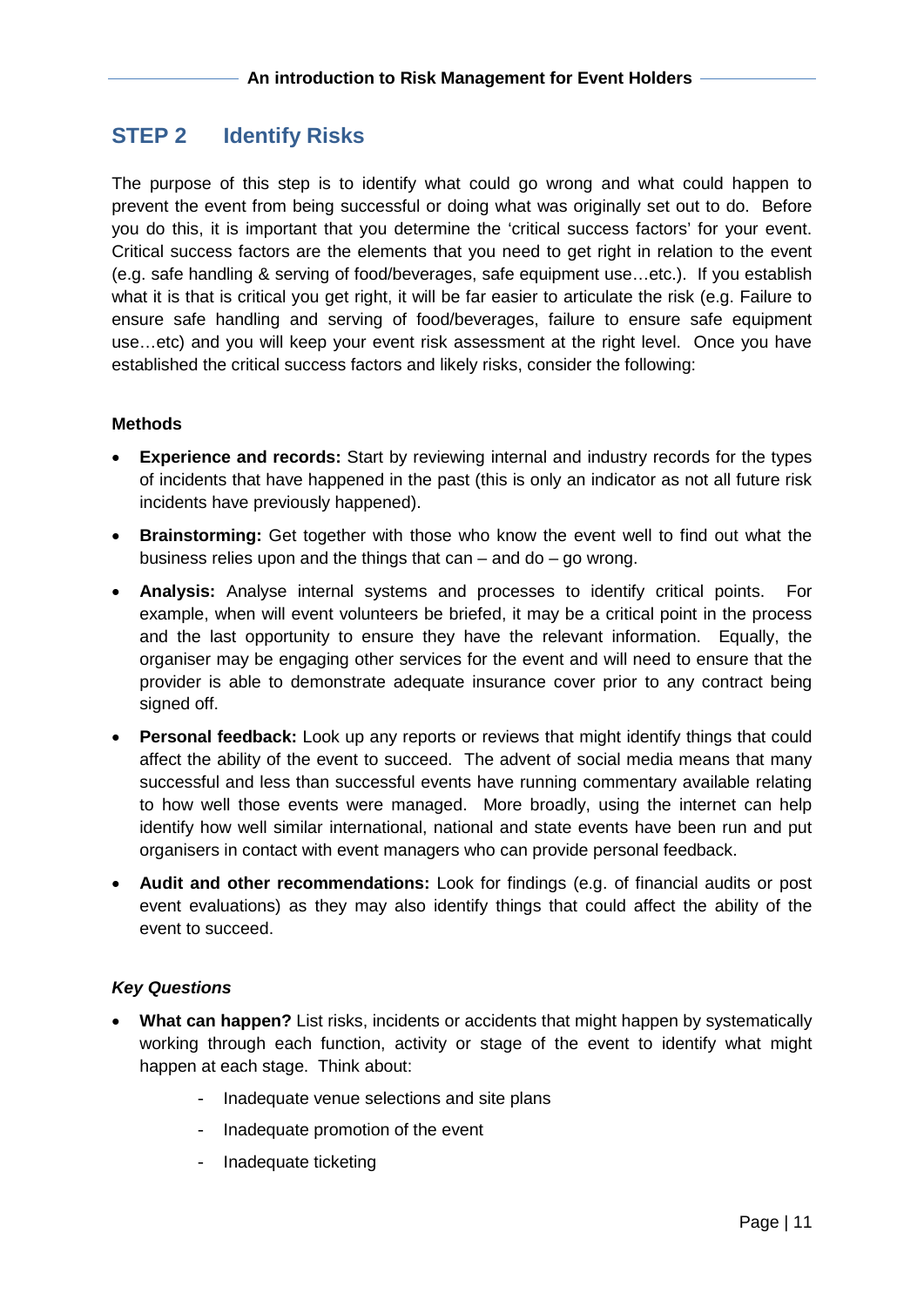**An introduction to Risk Management for Event Holders** 

- Failing to ensure adequate waste management, lighting and power, water and toilets
- Poor weather
- Unsatisfactory food hygiene
- Inadequate emergency procedures, including first aid and medical services
- Lack of document retention
- Failing to secure appropriate licenses (e.g. liquor licences, council permits)
- Poor consultation or briefings with stakeholders
- Inadequate signage

The above is not an exhaustive list. Many of the risks event holders should consider will be relevant to the event, but the more people involved in risk identification the better.

• **How and why it can happen?** List the possible causes and scenarios or description of the risk, incident or accident.

### <span id="page-11-0"></span>**STEP 3 Analyse and Evaluate Risks**

This involves analysing the likelihood and consequences of each identified risk (using the established risk criteria – refer Attachment A for sample tables). When multiplied this will provide the overall level of risk. The purpose of this step is to separate high risks from low risks, to prioritise those areas where resources should be allocated.

- **Likelihood:** This is a measure of how likely it is that a certain consequence will eventuate, ranging from rare to almost certain. What is the likelihood of the risk occurring?
- **Consequence:** This is the impact or outcome of a risk eventuating. A risk can have multiple consequences being a loss, injury, disadvantage or gain. What is the consequence of the risk?

#### *Process:*

- Look at the adequacy of existing controls. Identify how the risk is currently being mitigated.
- What are the consequences if it occurs?
- How likely is it to occur? (Evaluate likelihood based on existing controls)
- Multiply consequences by likelihood to give a level of risk.
- Review the level of risk determined against the acceptance criteria identified in Step 1.
- Decide which risks are to be treated or accepted. Decide this by identifying at what value a risk changes from being acceptable to unacceptable.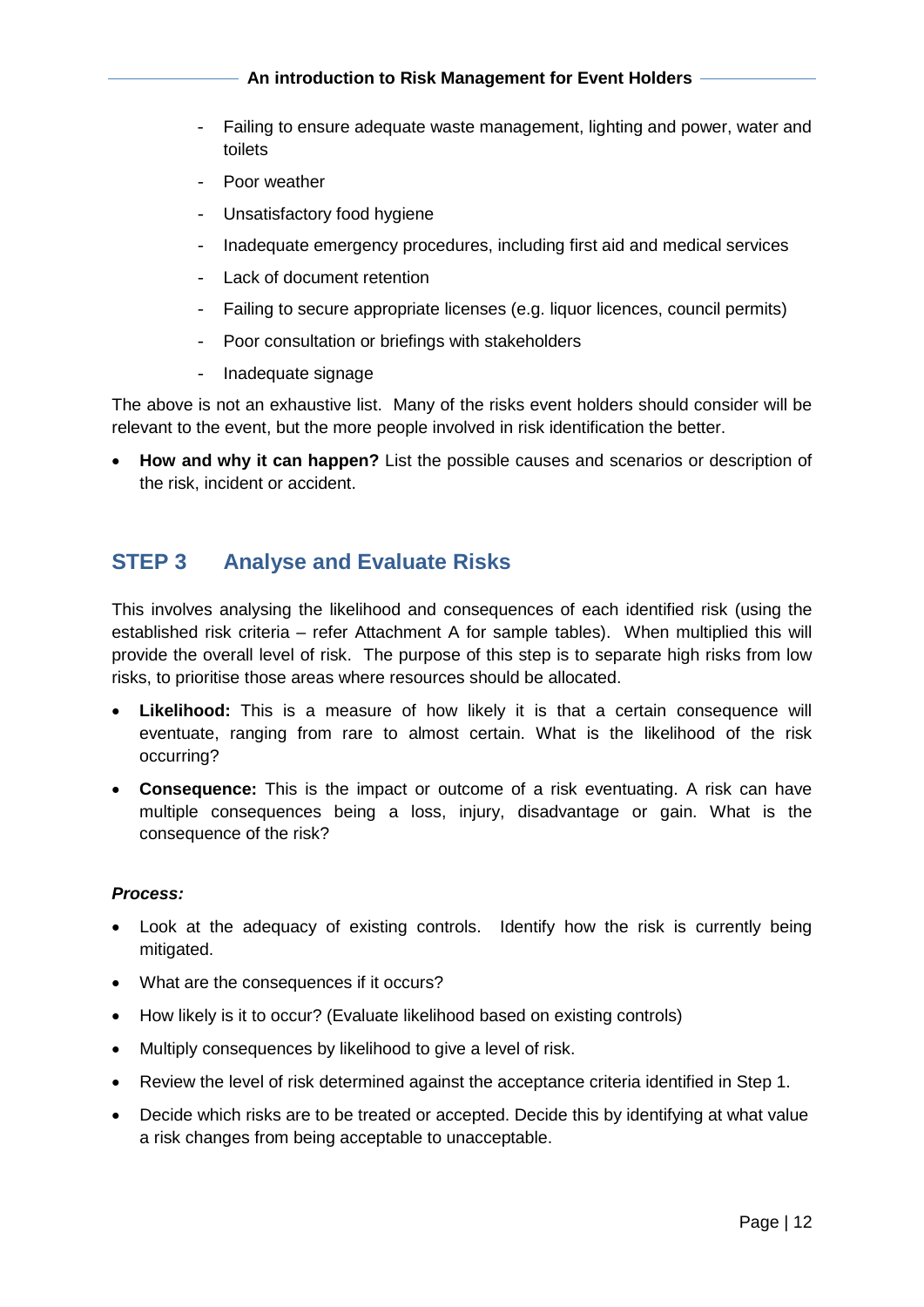• Record the analysis (Refer to Attachment B for a sample risk identification form and risk register – the tools that could be used to record the analysis.)

**Hint:** *Only select the consequence categories that are relevant to that risk. You do not have to rate every consequence category for each risk. Some consequences will not be applicable to a specific risk. Where there are multiple ratings for a risk the highest combination of consequence/likelihood is taken as the overall level or risk).*

### <span id="page-12-0"></span>**STEP 4 Treat Risks**

If a risk is identified as *high* or *unacceptable* then it should be evaluated in terms of what else can be done do to reduce the risk by implementing new risk controls (these are termed 'Treatment Action Plans' until such time as they are in place, up to date, documented, effective and being used. Then they can be considered to be 'Controls'). The alternative is to enhance existing controls.

#### *What are the choices?*

- **Reduce the likelihood** of the risk occurring:
- **Reduce the consequences** of the risk occurring;
- **Accept the risk** on the basis that you are doing all things reasonable;
- **Avoid the risk** by discounting this activity don't do it!; or
- **Transfer the risk** by way of contract, insurance, etc.

#### *Key Questions*

- What is currently being done to control this risk?
- What resources will be required to implement the chosen control(s)?
- Is it worth doing? i.e. cost versus benefit consideration.

**Hint:** *Remember that 'Controls' are elements you have in place already to prevent or mitigate the risk, and 'Actions' are further improvements that you intend to undertake.* 

### <span id="page-12-1"></span>**STEP 5 Monitor & Review**

Risk management is an ongoing process, so event holders need to regularly review whether anything has changed which may impact on the risk issues previously identified.

#### *This can be done by:*

- Risk reviews.
- Review progress of new 'Treatment Action Plans' (i.e. the implementation of new controls).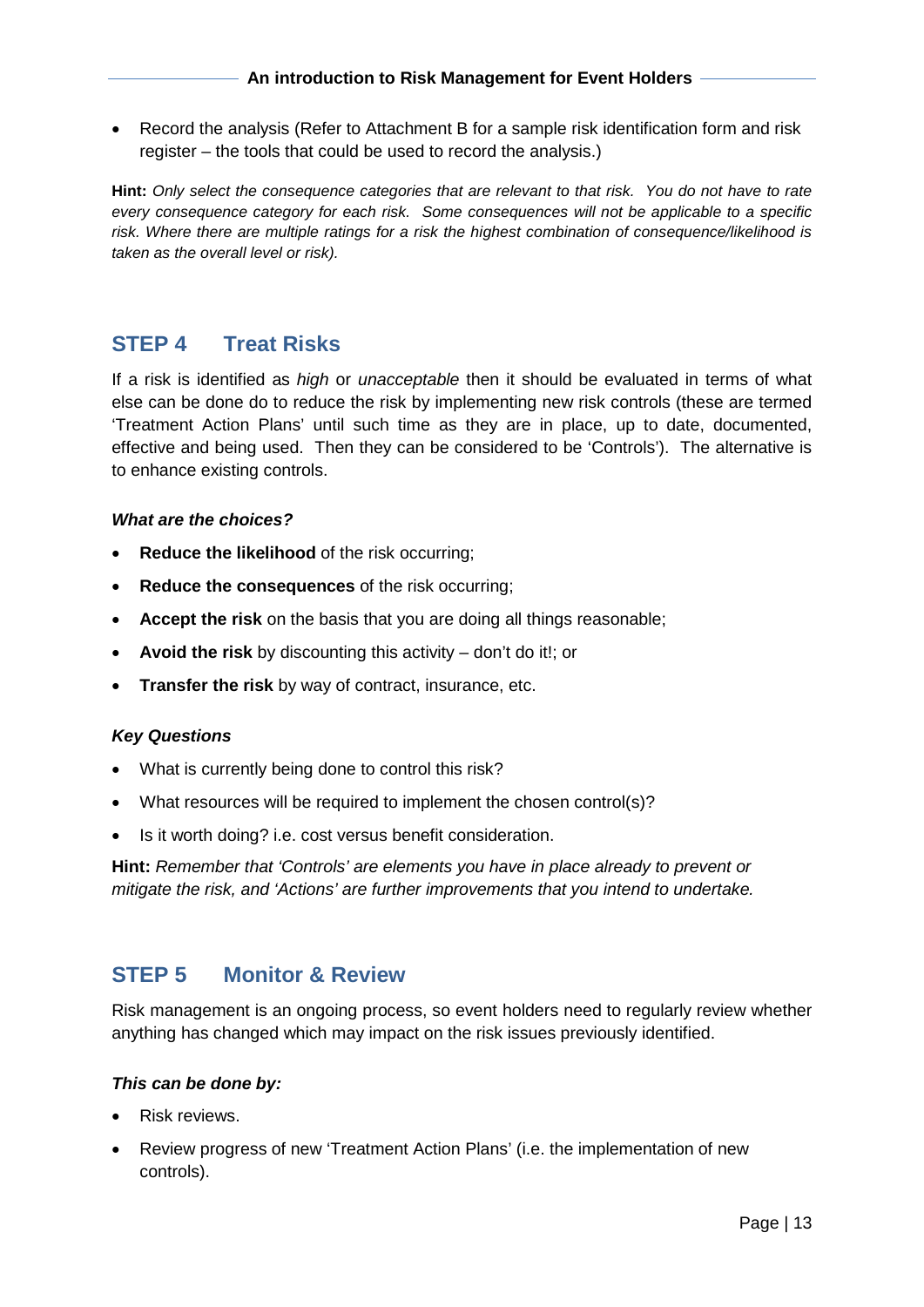- New risks can also be identified from:
	- Accident, incident and claims reports;
	- Findings, financial audits and post event evaluations;
	- Physical inspections;
	- Reviewing other similar events;
	- Speaking with stakeholders/Committee; and
	- Reviewing the performance of the event.

### <span id="page-13-0"></span>**Additional Resources**

- Australian New Zealand Standard: Risk Management Principles and Guidelines (AS/NZS ISO 3100:2009) [www.standards.org.au](http://www.standards.org.au/)
- Delivering Assurance based on AS/NZS ISO 31000:2009 Risk Management Principles and Guidelines (HB 158-2010) [www.standards.org.au](http://www.standards.org.au/)
- Tourism Western Australia: Resource for Events in Western Australia to assist in safe and efficient event planning and conduct (October 2012) [www.tourism.wa.gov.au](http://www.tourism.wa.gov.au/)
- Department of Health Guidelines for Concerts, Events & Organised Gatherings (December 2009)

[www.public.health.wa.gov.au](http://www.public.health.wa.gov.au/)

- RiskCover: Risk Management & Business Continuity Management Guidelines [www.riskcover.wa.gov.au](http://www.riskcover.wa.gov.au/)
- State Law Publisher [www.slp.wa.gov.au](http://www.slp.wa.gov.au/)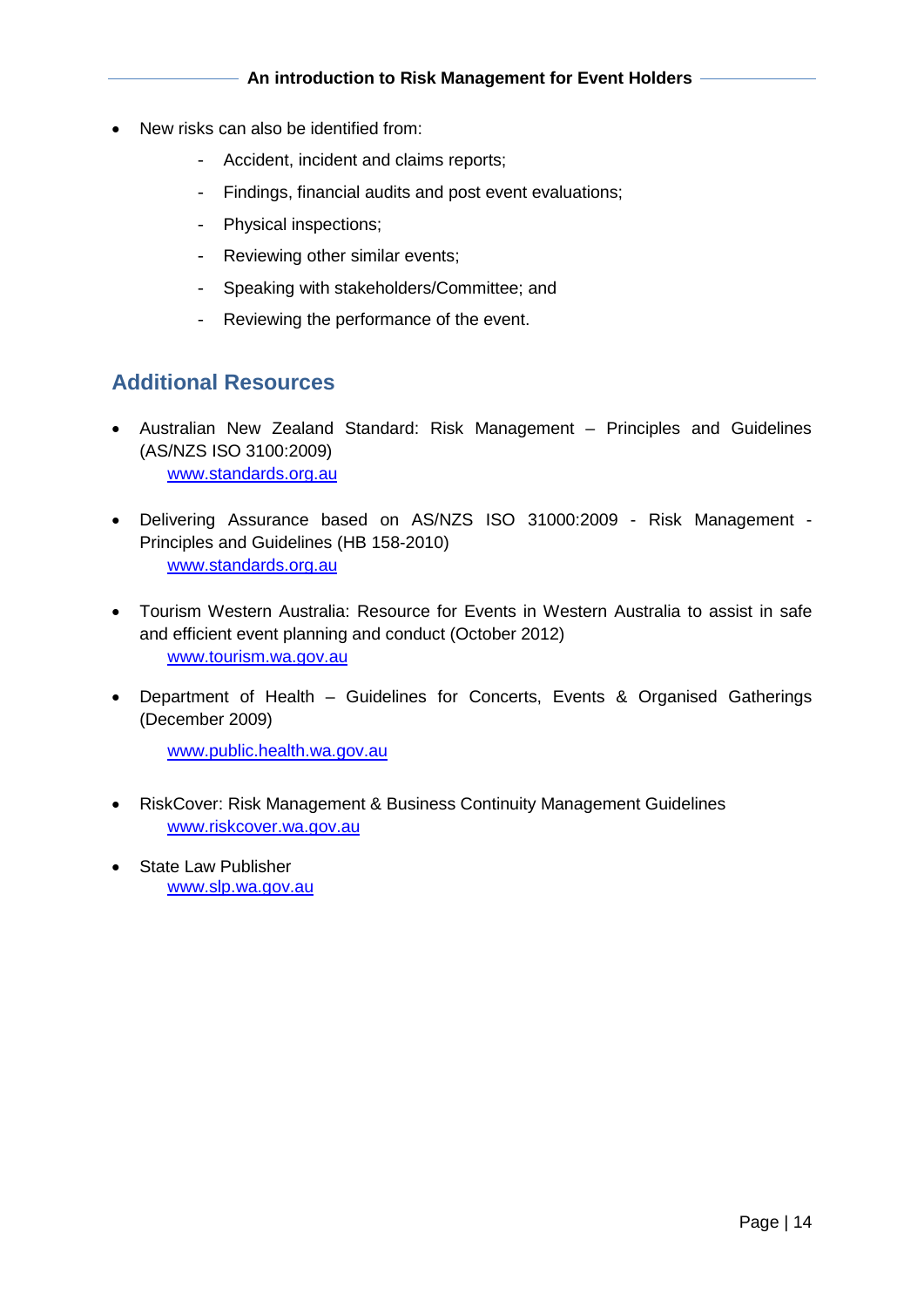### <span id="page-14-0"></span>**Attachment A – Sample Risk Reference Tables**

Risk Reference Tables are developed for the purpose of establishing guidance as to how risks are to be evaluated, assessed, measured, accepted and monitored.

Commonly there are five tables used:

Table 1 – Existing Controls Rating Table Table 2 – Consequence Table (Qualitative Measures of Consequence) Table 3 – Likelihood Table (Qualitative Measures of Likelihood) Table 4 – Risk Assessment Criteria Table Table 5 – Risk Acceptance Criteria Table

A sample of each risk reference table is provided for reference.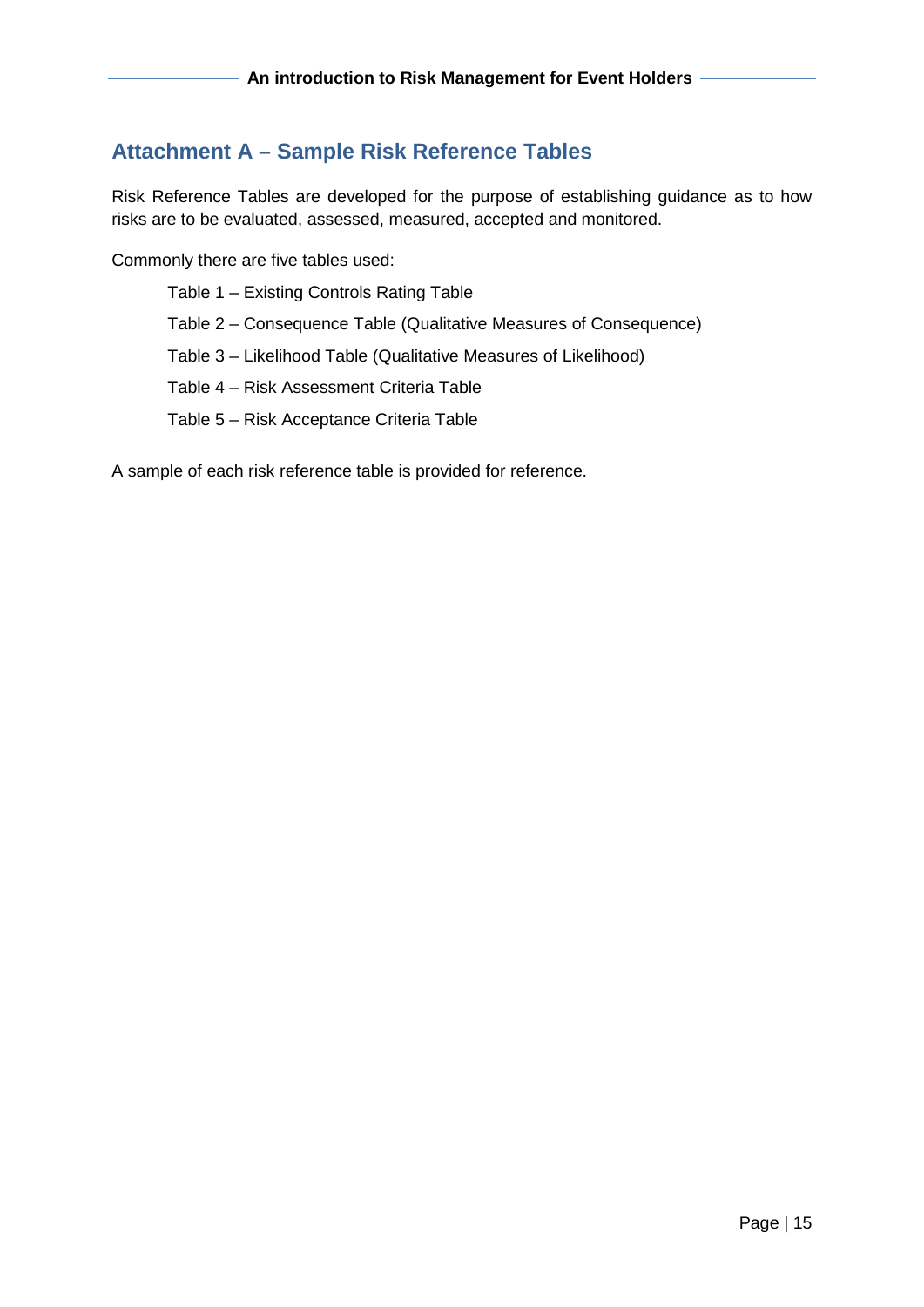### **TABLE 1 – Existing Controls Rating Table**

| LEVEL | <b>DESCRIPTOR</b> | <b>FORSEEABLE</b>                                                                   | <b>EXAMPLE DETAIL DESCRIPTION</b>                                                                                                                                                 |
|-------|-------------------|-------------------------------------------------------------------------------------|-----------------------------------------------------------------------------------------------------------------------------------------------------------------------------------|
|       | Excellent         | More than what a reasonable person would be<br>expected to do in the circumstances. | Excellent controls fully in place and require only ongoing maintenance and monitoring. Protection systems are being continuously<br>reviewed and procedures are regularly tested. |
|       | Adequate          | Only what a reasonable person would be<br>expected to do in the circumstances.      | Being addressed reasonably. Protection systems are in place and procedures exist for given circumstances. Period review.                                                          |
|       | Inadequate        | Less than what a reasonable person would be<br>expected to do in the circumstances. | Little or no action being taken. Protection systems exist or they have not been reviewed for some time. No formalized procedures.                                                 |

# **TABLE 2 – Consequence Table (Qualitative Measures of Consequence)**

| LEVEL          | <b>RANK</b>   | <b>INJURIES</b>                                                                                              | <b>REPUTATION &amp; IMAGE</b>                                                                                              | <b>FINANCIAL LOSS</b>                                             | <b>OPERATIONAL EFFICIENCY</b>                                                                                                                                                                 | <b>INTERRUPTION TO</b><br><b>SERVICES</b>              | <b>SOCIAL/COMMUNITY</b>                                                                                                                                   |  |
|----------------|---------------|--------------------------------------------------------------------------------------------------------------|----------------------------------------------------------------------------------------------------------------------------|-------------------------------------------------------------------|-----------------------------------------------------------------------------------------------------------------------------------------------------------------------------------------------|--------------------------------------------------------|-----------------------------------------------------------------------------------------------------------------------------------------------------------|--|
|                | Insignificant | Minor incident / near<br>miss report but no<br>immediate signs of<br>injury                                  | Individual stakeholder complaint.<br>Issue rectified at local level                                                        | Revenue/cost<br>impact 0-2% of<br>operational budget              | Impact absorbed through<br>routine operations                                                                                                                                                 | All event activity<br>stopped for less<br>than 2 hours | Low localised situation with no<br>broader impacts                                                                                                        |  |
| $\overline{2}$ | Minor         | Injury or illness<br>requiring first aid only                                                                | Negative media article. Low local<br>exposure. Stakeholder complaint<br>handled at Line Manager level                      | Revenue/cost<br>impact 2-5% of<br>operational budget              | Minor delays in achieving<br>All event activity<br>objectives. Majority of objectives<br>stopped for $2 - 4$<br>remain on track.<br>hours                                                     |                                                        | Minor delay impacting on ability to<br>meet social / community<br>expectations                                                                            |  |
| 3              | Moderate      | Medical treatment<br>necessary/ Insurance<br>claim/rehabilitation<br>program/lost time<br>injury or illness. | Some negative media coverage or<br>industry criticism. Stakeholders<br>make formal complaints.                             | Revenue/cost<br>impact 5-10% of<br>operational budget             | Management effort required to<br>re-direct resources to avoid<br>delays in achieving strategic<br>intents. Administration of the<br>event could be subject to<br>significant review or change | All event activity<br>stopped for 4 hours<br>$-1$ day  | Community backlash, Social and<br>community rejection                                                                                                     |  |
|                | Major         | Substantial damages<br>life threatening injury<br>or illness                                                 | Extensive public criticism. State-wide<br>media exposure. Public<br>embarrassment. Loss of credibility.                    | Revenue/cost<br>impact of 10-20% of<br>operational budget         | Significantly reduced ability to<br>achieve objectives / key<br>deliverables. Continued function<br>of the event would be<br>threatened.                                                      | All event activity<br>stopped for $1 - 3$<br>days      | Long delays in event delivery leads<br>to stakeholder impacts socially,<br>economically and financially.<br>Emerging environment and/or health<br>issues. |  |
| 5              | Catastrophic  | Loss of life.<br>Permanent disabilities                                                                      | Sustained State and National media<br>reporting. Very high multiple impacts<br>across stakeholders. Third party<br>actions | Revenue/cost<br>impact more than<br>20% of operational<br>budget. | Failure to achieve one or more<br>key deliverables resulting in,<br>major flow on effects for<br>external stakeholders.                                                                       | All event activity<br>stopped for more<br>than 3 days  | Widespread social problems causing<br>multiple impacts. Serious long term<br>environmental and health issues.                                             |  |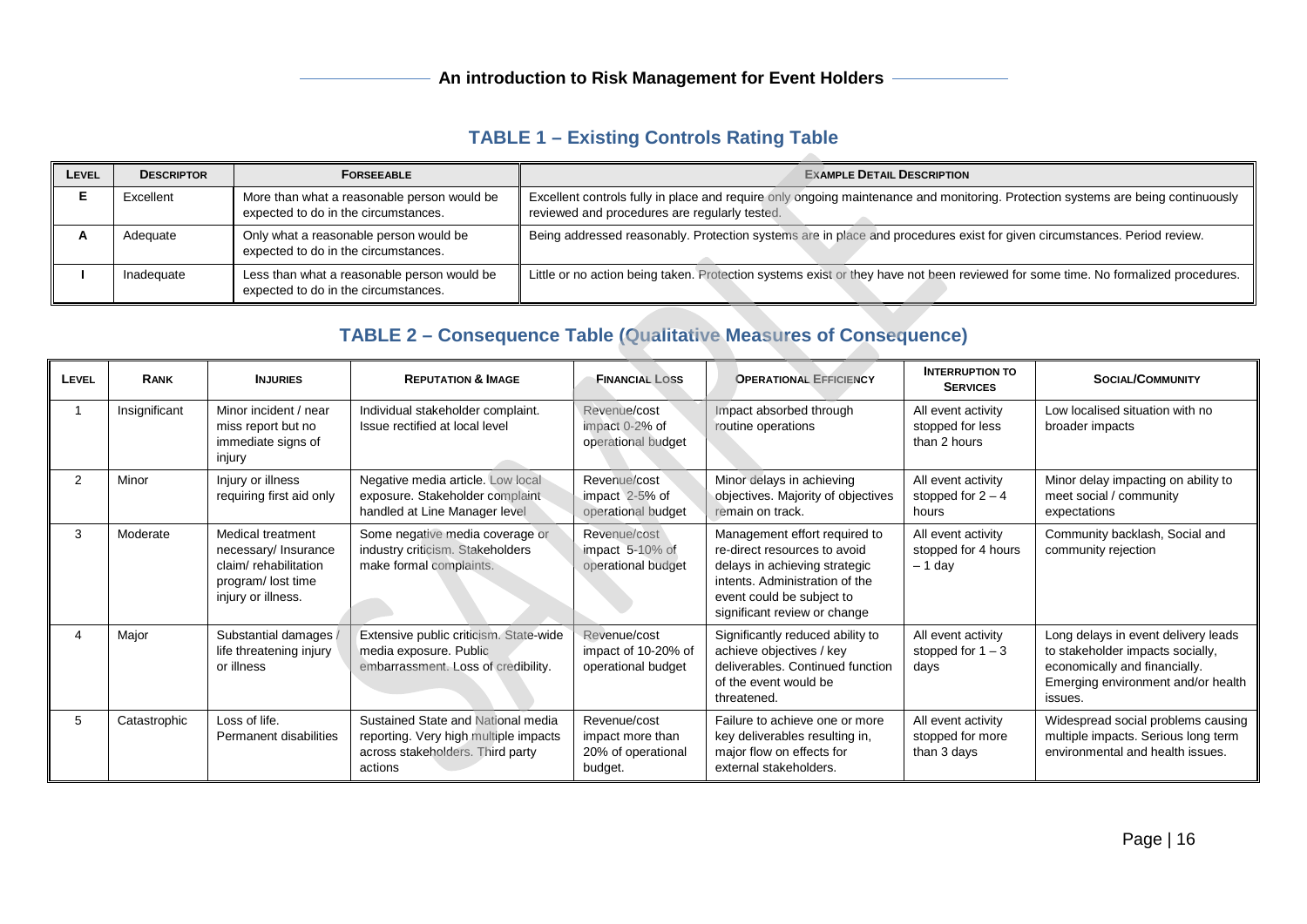# **TABLE 3 – Likelihood Table (Qualitative Measures of Likelihood)**

| LEVEL | <b>DESCRIPTOR</b> | <b>EXAMPLE DETAIL DESCRIPTION</b>                         | <b>FREQUENCY</b>          |
|-------|-------------------|-----------------------------------------------------------|---------------------------|
|       | Rare              | The incident may occur only in exceptional circumstances. | Less than once in 5 years |
|       | Unlikely          | The incident could occur at some time.                    | At least once in 5 years  |
|       | Moderate          | The incident should occur at some time.                   | At least once in 3 years  |
|       | ∟ikelv            | The incident will probably occur in most circumstances.   | At least once per 1 year  |
| 5     | Almost certain    | The incident is expected to occur in most circumstances.  | More than once per year   |

# **TABLE 4 – Risk Assessment Criteria Table**

| Consequence |               | Likelihood |             |          |        |                       |  |  |
|-------------|---------------|------------|-------------|----------|--------|-----------------------|--|--|
|             |               |            |             |          |        |                       |  |  |
|             |               | Rare       | Unlikely    | Moderate | Likely | <b>Almost Certain</b> |  |  |
|             | Insignificant |            |             |          |        |                       |  |  |
|             | Minor         |            |             |          |        | 10                    |  |  |
|             | Moderate      |            |             |          | 12     | 15                    |  |  |
|             | Major         |            |             | 12       | 16     | 20                    |  |  |
|             | Catastrophic  |            | $\sqrt{10}$ | 15       | 20     | 25                    |  |  |

### **TABLE 5 – Risk Acceptance Criteria Table**

| <b>LEVEL OF RISK</b> |                | <b>CRITERIA FOR MANAGEMENT OF RISK</b>                                                                                                | <b>WHO IS RESPONSIBLE</b>    |
|----------------------|----------------|---------------------------------------------------------------------------------------------------------------------------------------|------------------------------|
| $1 - 3$              | Low            | Acceptable with adequate controls.                                                                                                    | <b>Risk Owner</b>            |
| $4 - 8$              | Moderate       | Only acceptable with adequate controls.                                                                                               | <b>Risk Owner</b>            |
| $9 - 15$             | Significant    | Only acceptable with Excellent controls.                                                                                              | <b>CEO / Executive Group</b> |
| $16 - 25$            | <b>Extreme</b> | Usually unacceptable unless risk reduced to 'As Low As<br>Reasonably Practicable and then only acceptable with<br>Excellent controls. | <b>CEO / Executive Group</b> |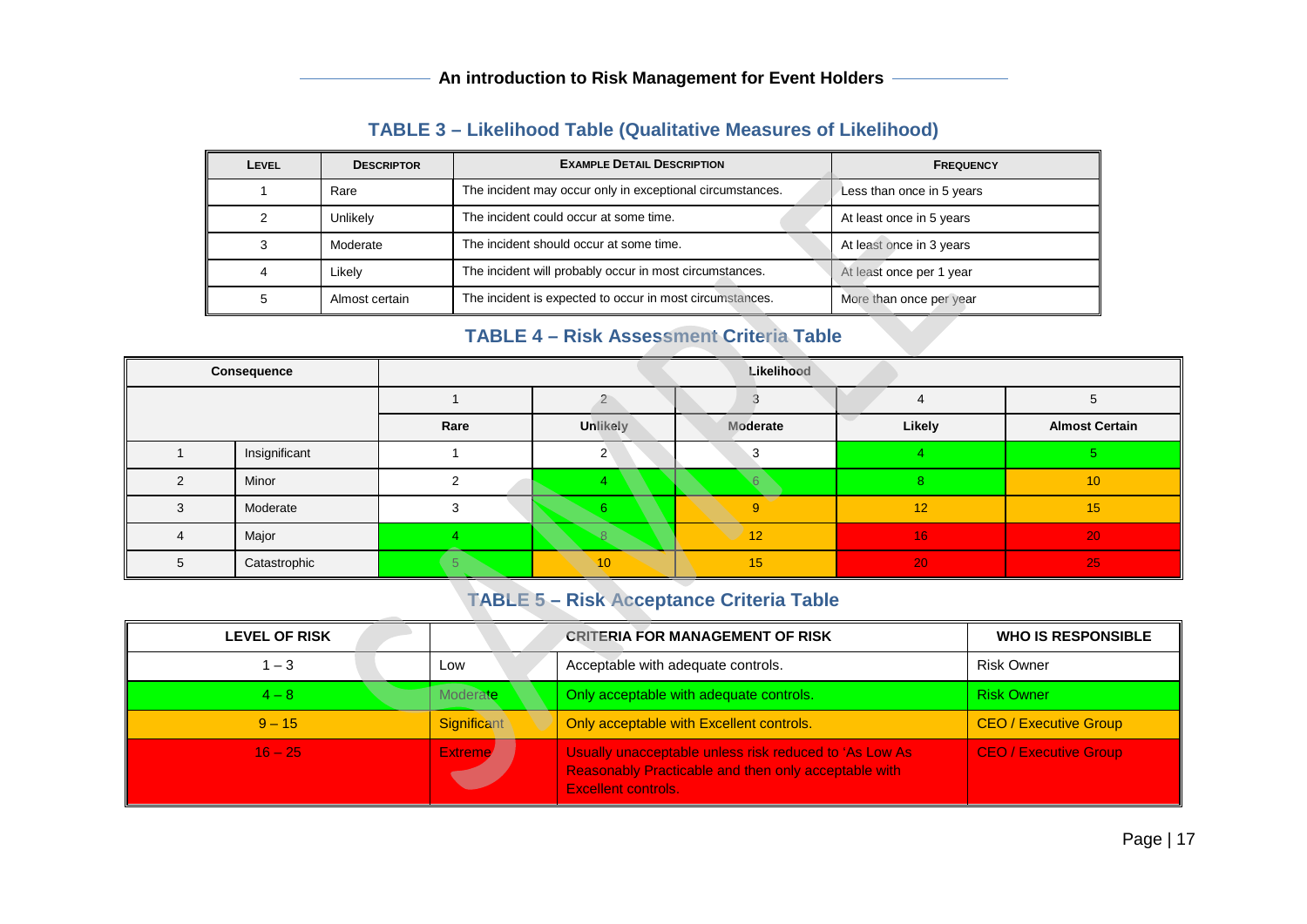# **Attachment B – Sample Risk Identification Worksheets**

The following worksheets are two different examples for how identified risks could be recorded.

### *Example 1 – Risk Identification Worksheet*

<span id="page-17-0"></span>

| <b>Activity/Event &amp;</b><br><b>Critical Success</b><br><b>Factors</b> | <b>Risk Ref</b><br>No. | <b>Risk</b><br>(What can go wrong?) | <b>Level</b><br>of Risk | <b>Action 1</b> | <b>Action 2</b> | <b>Action 3</b> | <b>Predicted</b><br><b>Level of Risk</b> |
|--------------------------------------------------------------------------|------------------------|-------------------------------------|-------------------------|-----------------|-----------------|-----------------|------------------------------------------|
|                                                                          |                        |                                     |                         |                 |                 |                 |                                          |